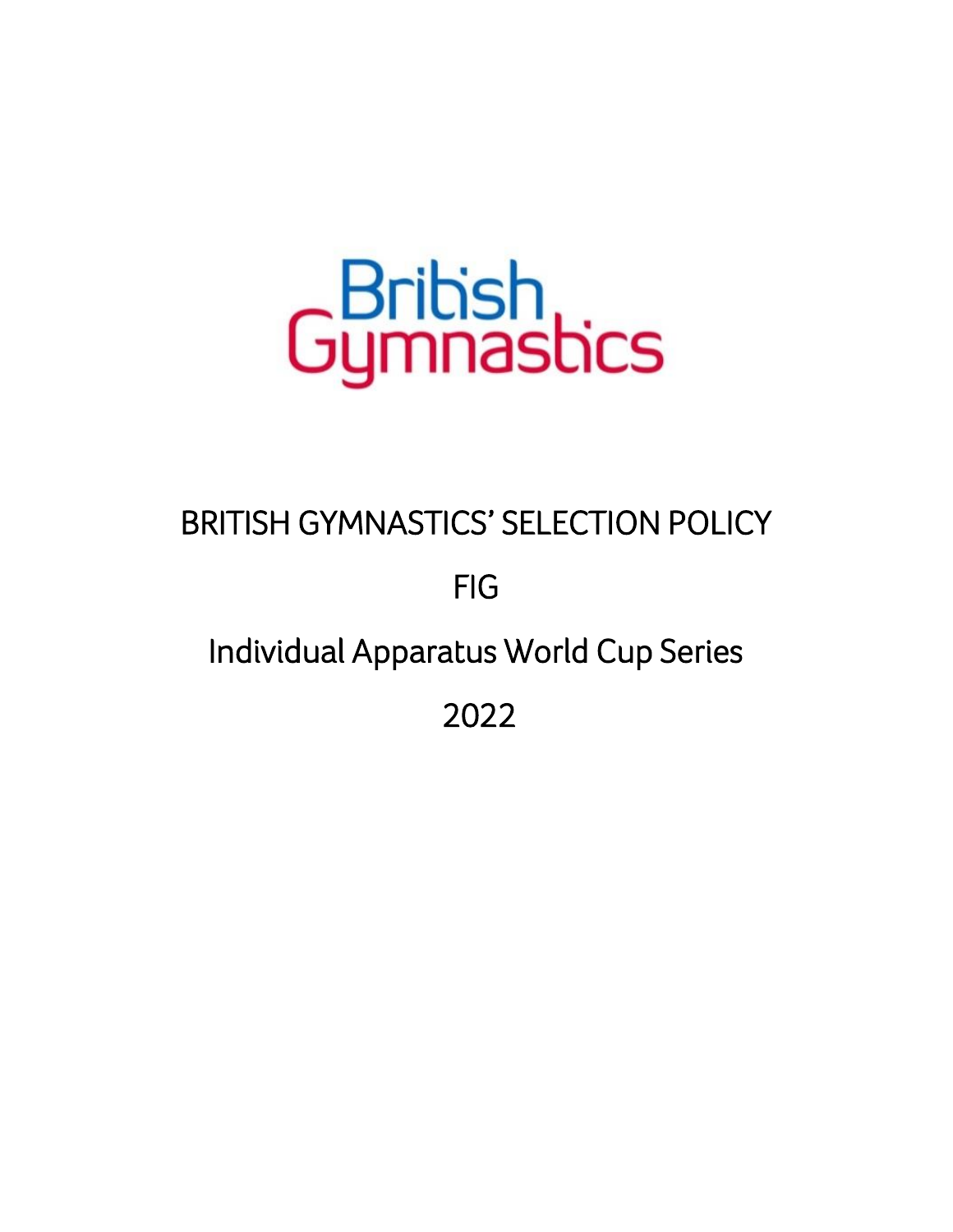# **BRITISH GYMNASTICS' SELECTION DOCUMENT**

# **Men's Artistic Gymnastics**

# **Individual Apparatus World Cup Series**

# **2022**

#### **Overview**

British Gymnastics will select male gymnasts to compete at the FIG Individual Apparatus World Cup series to support the following objectives:

a) Providing opportunities for athletes who are on a trajectory to contributing to medal success either in the Team or All-Around events at major championships in 2022, or as a development opportunity for potential gymnasts targeted for selection to the Paris 2024 Olympic Games

#### 1. FIG Individual Apparatus World Cup Series 2022

The World Cups that fall under the remit of this selection policy are as follows:

#### Cottbus World Cup – 24-27 February

Doha World Cup- 2-5 March

Cairo World Cup- 17-20 March

#### Baku World Cup- 31st March-3rd April

#### 2. Basic Eligibility Criteria

Gymnasts are eligible for consideration provided they are:

- a) a British Citizen holding or eligible to hold a British passport
- b) born on or before 30 December 2004 (18 years)
- c) a current British Gymnastics member
- d) eligible to compete for Great Britain by possession of a current Gymnast License held with FIG

#### 3. Performance Criteria

Gymnasts will be nominated and selected on the basis of achieving the objectives outlined in the overview above. In doing so it is the Nomination and Selection Panel's absolute discretion whether to prioritize current point scoring potential or providing opportunities for gymnasts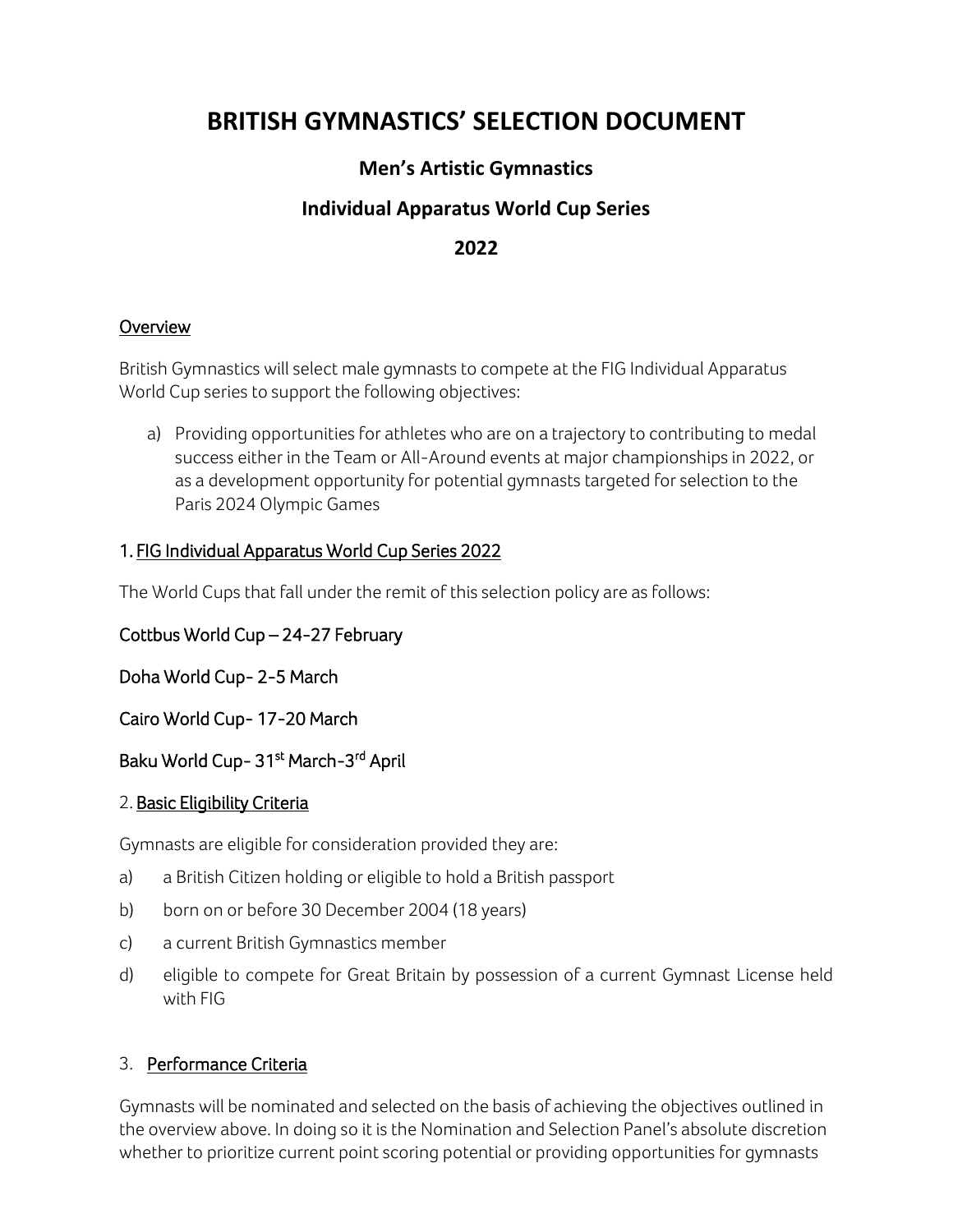considered to have future World and Olympic medal potential.

Gymnasts who meet the basic eligibility criteria will need to have achieved at least one start score and one final score as detailed below in National, International, or official Olympic Trials throughout 2021 in order to be considered for World Cup 2022 selection. These are set out below.

#### *It is recognized that this is under the old Code of Points. Selection standards for future events will be adjusted to the New Code of Points from April 1st 2022, based on an analysis of 2022 results in the first part of the year.*

|                                       | Floor | Pommels | Rings | Vault    | P Bar | H Bar | AA    |
|---------------------------------------|-------|---------|-------|----------|-------|-------|-------|
| 2022<br>Commonwealth,<br>Euro, Worlds |       |         |       |          |       |       |       |
| Medal Potential or<br>Paris           | 6.0   | 6.3     | 6.1   | 5.6      | 6.1   | 6.0   |       |
| Development                           | 14.5  | 14.6    | 14.6  | 14.6 Ave | 14.8  | 13.8  | $83+$ |

The above scores are based on considered scores for selection to Worlds 2021. The Panel reserves the right to select gymnasts who did not meet the above criteria if there are insufficient numbers or concerns around current form from those eligible.

# 4. Additional consideration factors

The panel will consider the following factors when selecting gymnasts for Individual Apparatus World Cup Series:

- a) Ability to contend for one or more Apparatus medals;
- b) Engagement with the World Class Programme including adherence to agreed Individual Athlete Plan (IAP);
- c) Previous ability to demonstrate consistent high-performance levels within competition;
- d) Medical and Injury status.
- e) Current form and achieving selection scores near to the targeted event.

# 5. Designated Selection Events (DSE's)

# 2021

a) Official Olympic Trials from February to May 2021